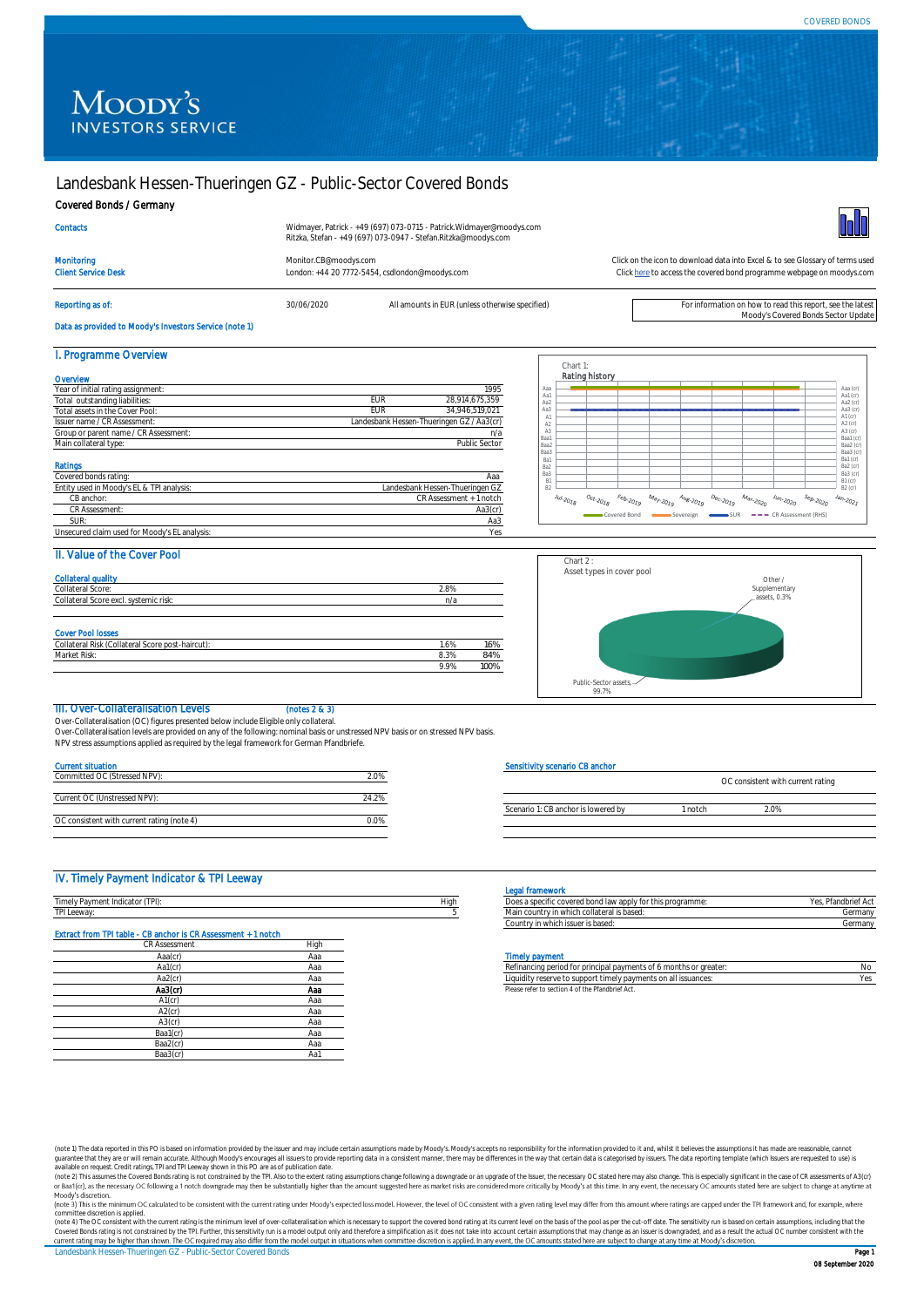34,518

٦

### V. Asset Liability Profile





### VI. Performance Evolution





This publication does not announce a credit rating action. For any credit ratings referenced in this publication, please see the<br>ratings tab on the issuer/entity page on <u>www.moodys.com</u><br>for the most updated credit rating action information and<br>rating history.

(note 5) This assumes no prepayment.<br>(note 6) Based on principal flows only. Assumptions include no prepayments, principal collections limited to the portion of assets that make up the amount of the liabilities plus commit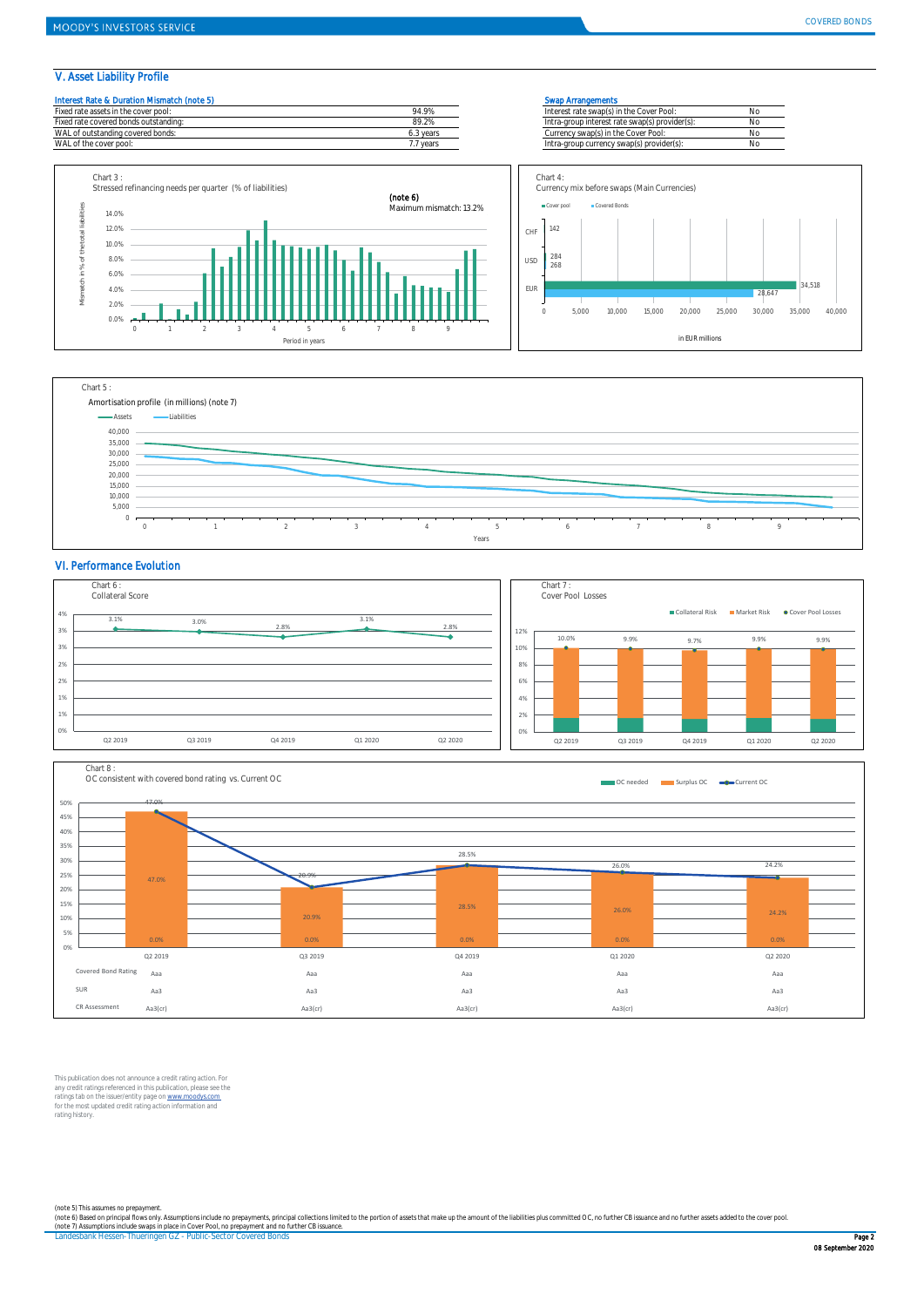### VII. Cover Pool Information - Public Sector Assets

| Overvlew                              |                | Specific Loan and Borrower characteristics       |
|---------------------------------------|----------------|--------------------------------------------------|
| Asset type:                           | Public Sector  | Repo eligible loans / bonds:                     |
| Asset balance:                        | 34.837.696.245 | Percentage of fixed rate loans / bonds:          |
| WA remaining Term (in months):        |                | Percentage of bullet loans/bonds:                |
| Number of borrowers:                  | 5,490          | Loans / bonds in non-domestic currency:          |
| Number of Joans / bonds:              | 20.911         | Performance                                      |
| Exposure to the 10 largest borrowers: | 35.6%          | Loans / bonds in arrears ( $\geq$ 2months - < 6  |
| Average exposure to borrowers:        | 6.345.664      | Loans / bonds in arrears ( $\geq 6$ months - < 1 |

| <b>Prvlew</b>                         |                | Specific Loan and Borrower characteristics                 |       |
|---------------------------------------|----------------|------------------------------------------------------------|-------|
| Asset type:                           | Public Sector  | Repo eligible loans / bonds:                               | 2.2%  |
| Asset balance:                        | 34,837,696,245 | Percentage of fixed rate loans / bonds:                    | 94.9% |
| WA remaining Term (in months):        |                | Percentage of bullet loans/ bonds:                         | 35.2% |
| Number of borrowers:                  | 5.490          | Loans / bonds in non-domestic currency:                    | 1.1%  |
| Number of Ioans / bonds:              | 20,911         | Performance                                                |       |
| Exposure to the 10 largest borrowers: | 35.6%          | Loans / bonds in arrears ( $\geq$ 2months - < 6months):    | 0.0%  |
| Average exposure to borrowers:        | 6,345,664      | Loans / bonds in arrears ( $\geq 6$ months - < 12 months): | 0.0%  |
|                                       |                | Loans / bonds in arrears ( $\geq$ 12 months):              | 0.0%  |
|                                       |                | Loans / bonds in a foreclosure procedure:                  | 0.0%  |



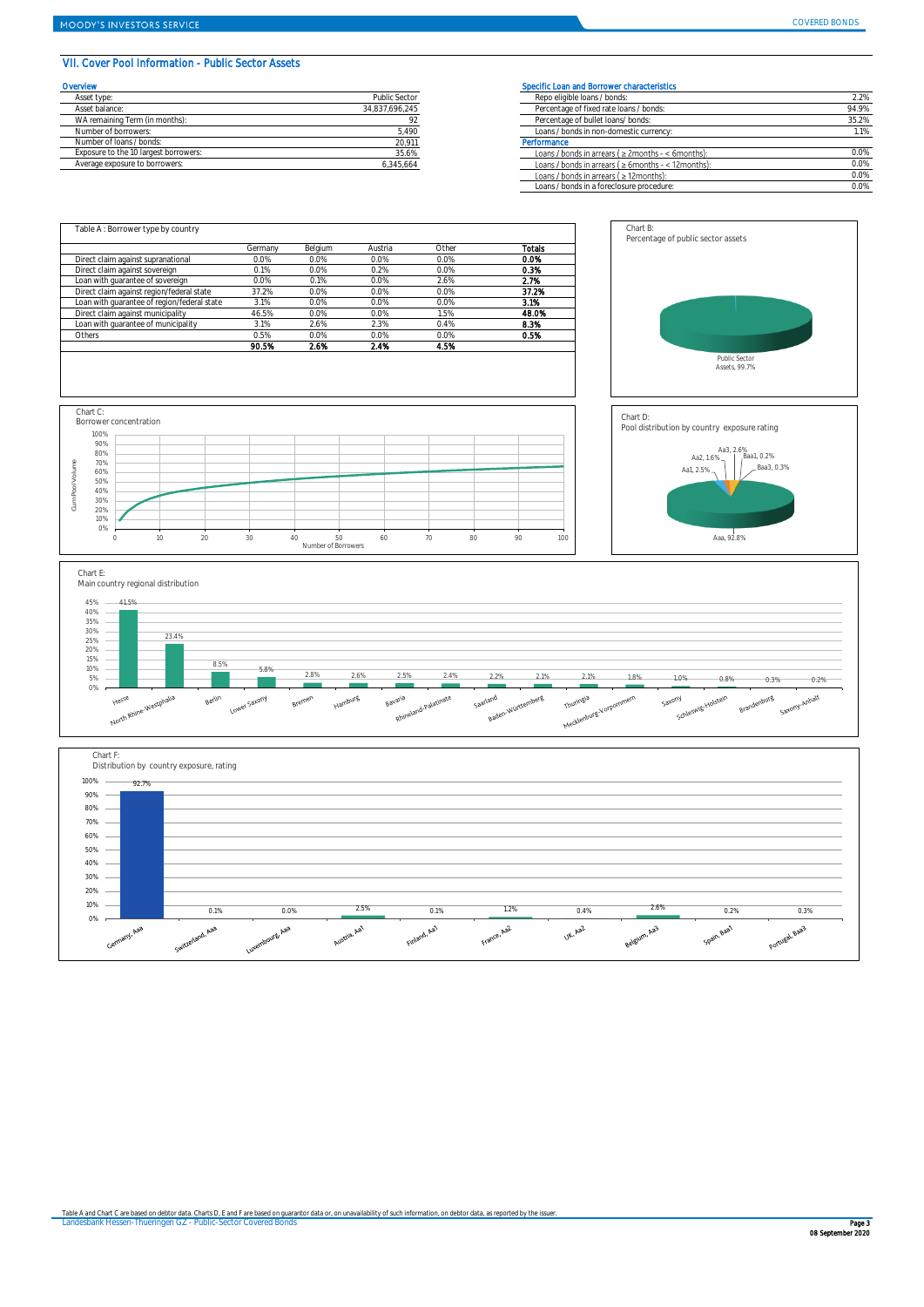# VIII. Cover Pool Information - Supplementary Assets

|                      | <b>Specific Loar</b> |
|----------------------|----------------------|
| Supplementary Assets | Repo eligi           |
| 108.822.776          | Percentad            |
|                      | Percentad            |
|                      | Assets in            |
|                      | Performance          |
| 2.654.214            | Assets in            |
| 12,091,420           | Assets in            |
|                      |                      |

| <b>Ervlew</b>                  |                      | Specific Loan and Borrower characteristics          |        |  |  |
|--------------------------------|----------------------|-----------------------------------------------------|--------|--|--|
| Asset type:                    | Supplementary Assets | Repo eligible assets:                               | n/d    |  |  |
| Asset balance:                 | 108.822.776          | Percentage of fixed rate assets:                    | 100.0% |  |  |
| WA remaining Term (in months): |                      | Percentage of bullet assets:                        | 100.0% |  |  |
| Number of assets:              |                      | Assets in non-domestic currency:                    | 35.7%  |  |  |
| Number of borrowers:           |                      | Performance                                         |        |  |  |
| Average assets size:           | 2,654,214            | Assets in arrears ( $\geq$ 2months - < 6months):    | 0.0%   |  |  |
| Average exposure to borrowers: | 12,091,420           | Assets in arrears ( $\geq 6$ months - < 12 months): | 0.0%   |  |  |
|                                |                      | Assets in arrears ( > 12months):                    | 0.0%   |  |  |
|                                |                      | Assets in a enforcement procedure:                  | 0.0%   |  |  |

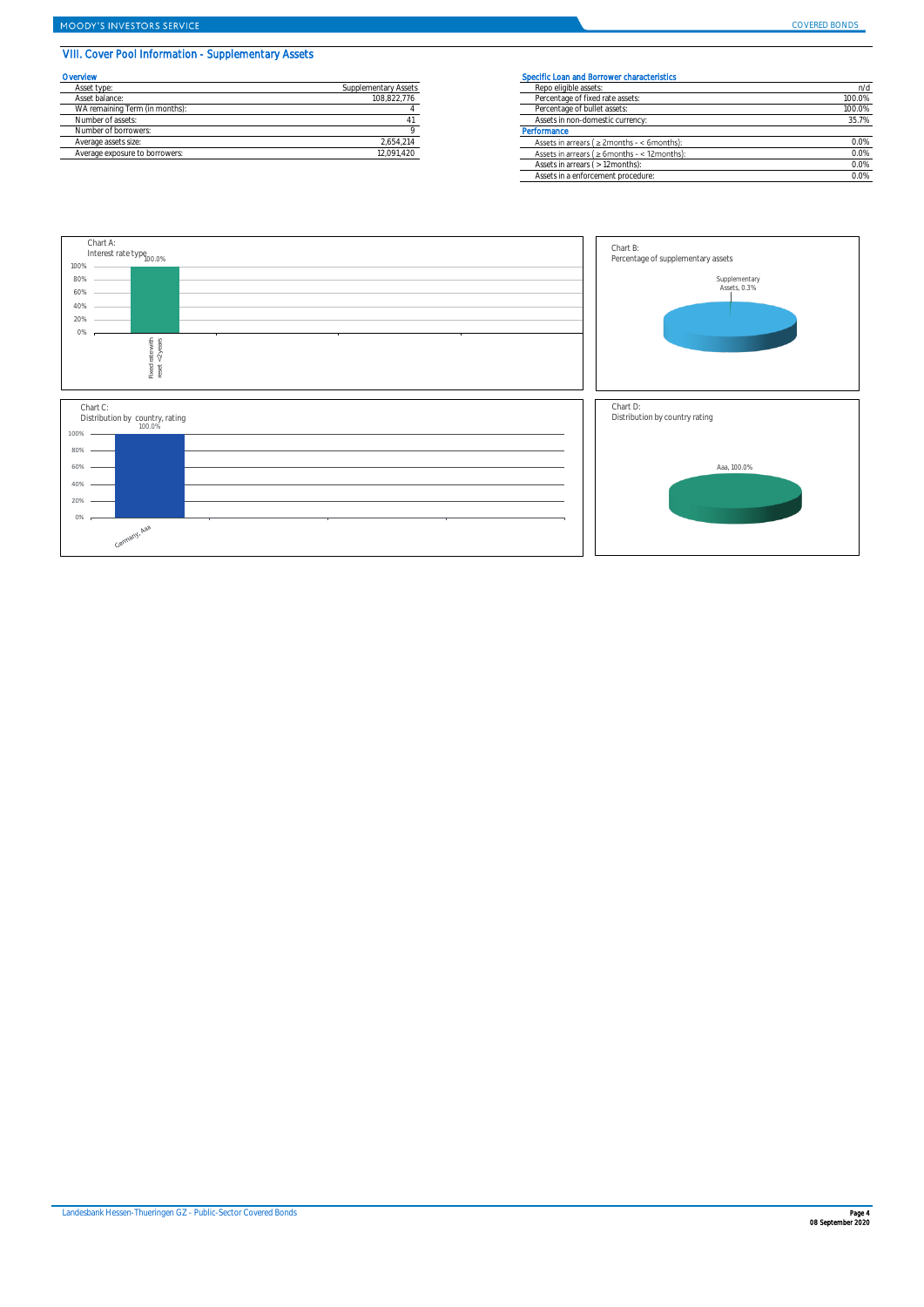### IX. Liabilities Information: Last 50 Issuances

| <b>ISIN</b>  | <b>Serles</b><br>Number | <b>Currency</b> | Outstanding<br><b>Amount</b> | <b>Issuance</b><br><b>Date</b> | <b>Expected</b><br><b>Maturity</b> | <b>Legal Final</b><br><b>Maturity</b> | <b>Interest Rate</b><br><b>Type</b> | Coupon            | <b>Principal</b><br>Payment |
|--------------|-------------------------|-----------------|------------------------------|--------------------------------|------------------------------------|---------------------------------------|-------------------------------------|-------------------|-----------------------------|
| DE000HLB4ZG1 | n/d                     | EUR             | 750.000.000                  | 29/04/2020                     | 29/04/2024                         | 29/04/2024                            | Floating rate                       | EURIBOR + 150 bps | <b>BULLET</b>               |
| DE000HLB4Y69 | n/d                     | EUR             | 750.000.000                  | 23/04/2020                     | 23/10/2023                         | 23/10/2023                            | Floating rate                       | EURIBOR + 115 bps | <b>BULLET</b>               |
| DE000HLB4Y36 | n/d                     | EUR             | 1.000.000.000                | 14/04/2020                     | 14/04/2023                         | 14/04/2023                            | Floating rate                       | EURIBOR + 95 bps  | <b>BULLET</b>               |
| XF0000HEYVJ8 | n/d                     | EUR             | 3.000.000                    | 26/03/2020                     | 26/03/2060                         | 26/03/2060                            | Fixed rate                          | 1.220%            | <b>BULLET</b>               |
| XF0000HEYVA7 | n/d                     | EUR             | 5.000.000                    | 09/03/2020                     | 09/03/2040                         | 09/03/2040                            | Fixed rate                          | 0.645%            | <b>BULLET</b>               |
| XF0000HEYUQ5 | n/d                     | EUR             | 20,000,000                   | 28/01/2020                     | 28/01/2060                         | 28/01/2060                            | Fixed rate                          | 1.210%            | <b>BULLET</b>               |
| XS2106579670 | n/d                     | EUR             | 750.000.000                  | 22/01/2020                     | 22/01/2030                         | 22/01/2030                            | Fixed rate                          | 0.125%            | <b>BULLET</b>               |
| XF0000HEYUG6 | n/d                     | EUR             | 25.000.000                   | 15/01/2020                     | 14/01/2060                         | 14/01/2060                            | Fixed rate                          | 1.315%            | <b>BULLET</b>               |
| XF0000HEYUC5 | n/d                     | EUR             | 5.000.000                    | 13/01/2020                     | 13/01/2060                         | 13/01/2060                            | Fixed rate                          | 1.105%            | <b>BULLET</b>               |
| XF0000HEYUD3 | n/d                     | EUR             | 5.000.000                    | 13/01/2020                     | 13/01/2060                         | 13/01/2060                            | Fixed rate                          | 1.085%            | <b>BULLET</b>               |
| DE000HLB4YE9 | n/d                     | EUR             | 5.000.000                    | 10/12/2019                     | 10/12/2049                         | 10/12/2049                            | Fixed rate                          | 1.235%            | <b>BULLET</b>               |
| XF0000HEYS07 | n/d                     | EUR             | 10.000.000                   | 02/12/2019                     | 25/11/2049                         | 25/11/2049                            | Fixed rate                          | 1.050%            | <b>BULLET</b>               |
| XS2086753204 | n/d                     | <b>FUR</b>      | 50.000.000                   | 29/11/2019                     | 29/11/2021                         | 29/11/2021                            | Fixed rate                          | 0.010%            | <b>BULLET</b>               |
| XF0000HEYTF0 | n/d                     | EUR             | 5.000.000                    | 28/11/2019                     | 28/11/2044                         | 28/11/2044                            | Fixed rate                          | 1.065%            | <b>BULLET</b>               |
| XF0000HEYTG8 | n/d                     | EUR             | 1.000.000                    | 28/11/2019                     | 28/11/2044                         | 28/11/2044                            | Fixed rate                          | 1.065%            | <b>BULLET</b>               |
| XF0000HEYSS5 | n/d                     | EUR             | 10.000.000                   | 04/11/2019                     | 23/09/2049                         | 23/09/2049                            | Fixed rate                          | 0.955%            | <b>BULLET</b>               |
| XF0000HEZL45 | n/d                     | EUR             | 3.000.000                    | 30/09/2019                     | 30/09/2028                         | 30/09/2028                            | Fixed rate                          | 2.750%            | Other amortising            |
| XS2056484889 | n/d                     | EUR             | 1.000.000.000                | 26/09/2019                     | 26/09/2029                         | 26/09/2029                            | Fixed rate                          | 0.010%            | <b>BULLET</b>               |
| XF0000HEYSB1 | n/d                     | EUR             | 5.000.000                    | 20/09/2019                     | 19/09/2049                         | 19/09/2049                            | Fixed rate                          | 1.060%            | <b>BULLET</b>               |
| XF0000HEYSC9 | n/d                     | EUR             | 5.000.000                    | 20/09/2019                     | 19/09/2049                         | 19/09/2049                            | Fixed rate                          | 1.060%            | <b>BULLET</b>               |
| XF0000HEYRY5 | n/d                     | EUR             | 5.000.000                    | 06/09/2019                     | 06/09/2041                         | 06/09/2041                            | Fixed rate                          | 0.740%            | <b>BULLET</b>               |
| XF0000HEYRZ2 | n/d                     | EUR             | 500,000                      | 06/09/2019                     | 06/09/2041                         | 06/09/2041                            | Fixed rate                          | 0.740%            | <b>BULLET</b>               |
| XF0000HEYRV1 | n/d                     | EUR             | 15.000.000                   | 03/09/2019                     | 03/09/2052                         | 03/09/2052                            | Fixed rate                          | 0.740%            | <b>BULLET</b>               |
| XF0000HEYRL2 | n/d                     | EUR             | 5.000.000                    | 14/08/2019                     | 14/08/2041                         | 14/08/2041                            | Fixed rate                          | 0.835%            | <b>BULLET</b>               |
| XF0000HEYRM0 | n/d                     | EUR             | 500,000                      | 14/08/2019                     | 14/08/2041                         | 14/08/2041                            | Fixed rate                          | 0.835%            | <b>BULLET</b>               |
| XF0000HEYO25 | n/d                     | EUR             | 5.000.000                    | 19/07/2019                     | 19/07/2049                         | 19/07/2049                            | Fixed rate                          | 1.300%            | <b>BULLET</b>               |
| XF0000HEYQ33 | n/d                     | EUR             | 5.000.000                    | 19/07/2019                     | 19/07/2049                         | 19/07/2049                            | Fixed rate                          | 1.350%            | <b>BULLET</b>               |
| XF0000HEYQW1 | n/d                     | EUR             | 20.000.000                   | 09/07/2019                     | 09/07/2049                         | 09/07/2049                            | Fixed rate                          | 1.070%            | <b>BULLET</b>               |
| XF0000HEYQU5 | n/d                     | EUR             | 5.000.000                    | 04/07/2019                     | 04/07/2041                         | 04/07/2041                            | Fixed rate                          | 1.030%            | <b>BULLET</b>               |
| XF0000HEYPH4 | n/d                     | EUR             | 27.000.000                   | 26/04/2019                     | 26/11/2043                         | 26/11/2043                            | Fixed rate                          | 1.420%            | <b>BULLET</b>               |
| XF0000HEYN69 | n/d                     | EUR             | 75.000.000                   | 08/04/2019                     | 29/12/2023                         | 29/12/2023                            | Zero Bond                           | Zero              | <b>BULLET</b>               |
| XF0000HEYN77 | n/d                     | EUR             | 100,000,000                  | 08/04/2019                     | 30/12/2024                         | 30/12/2024                            | Fixed rate                          | 0.095%            | <b>BULLET</b>               |
| XF0000HEYNX6 | n/d                     | EUR             | 1.000.000                    | 27/03/2019                     | 27/03/2034                         | 27/03/2034                            | Fixed rate                          | 0.920%            | <b>BULLET</b>               |
| XF0000HEYNN7 | n/d                     | EUR             | 10.000.000                   | 21/03/2019                     | 21/03/2039                         | 21/03/2039                            | Fixed rate                          | 1.223%            | <b>BULLET</b>               |
| XF0000HEYNP2 | n/d                     | EUR             | 1.000.000                    | 21/03/2019                     | 21/03/2039                         | 21/03/2039                            | Fixed rate                          | 1.223%            | <b>BULLET</b>               |
| XF0000HEYMM1 | n/d                     | EUR             | 20.000.000                   | 25/02/2019                     | 25/02/2039                         | 25/02/2039                            | Fixed rate                          | 1.287%            | <b>BULLET</b>               |
| XF0000HEYMN9 | n/d                     | EUR             | 3.000.000                    | 25/02/2019                     | 25/02/2039                         | 25/02/2039                            | Fixed rate                          | 1.287%            | <b>BULLET</b>               |
| XF0000HEYMP4 | n/d                     | EUR             | 2.000.000                    | 25/02/2019                     | 25/02/2039                         | 25/02/2039                            | Fixed rate                          | 1.287%            | <b>BULLET</b>               |
| XF0000HEYMQ2 | n/d                     | EUR             | 5.000.000                    | 25/02/2019                     | 25/02/2039                         | 25/02/2039                            | Fixed rate                          | 1.287%            | <b>BULLET</b>               |
| XF0000HEYL87 | n/d                     | EUR             | 25.000.000                   | 21/02/2019                     | 22/02/2049                         | 22/02/2049                            | Fixed rate                          | 1.730%            | <b>BULLET</b>               |
| DE000HLB4V96 | n/d                     | EUR             | 5.000.000                    | 19/02/2019                     | 19/02/2024                         | 19/02/2024                            | Fixed rate                          | 0.143%            | <b>BULLET</b>               |
| DE000HLB4WA1 | n/d                     | EUR             | 20.000.000                   | 19/02/2019                     | 21/02/2022                         | 21/02/2022                            | Zero Bond                           | Zero              | <b>BULLET</b>               |
| XF0000HEYL04 | n/d                     | EUR             | 5.000.000                    | 15/02/2019                     | 15/02/2039                         | 15/02/2039                            | Fixed rate                          | 1.580%            | <b>BULLET</b>               |
| XF0000HEYL12 | n/d                     | EUR             | 1,000,000                    | 15/02/2019                     | 15/02/2039                         | 15/02/2039                            | Fixed rate                          | 1.580%            | <b>BULLET</b>               |
| XFO000HEYL20 | n/d                     | EUR             | 100.000                      | 15/02/2019                     | 15/02/2039                         | 15/02/2039                            | Fixed rate                          | 1.580%            | <b>BULLET</b>               |
| XF0000HEYLU6 | n/d                     | EUR             | 10.000.000                   | 08/02/2019                     | 08/02/2049                         | 08/02/2049                            | Fixed rate                          | 1.845%            | <b>BULLET</b>               |
| XF0000HEYLG5 | n/d                     | EUR             | 50.000.000                   | 25/01/2019                     | 25/01/2039                         | 25/01/2039                            | Fixed rate                          | 1.450%            | <b>BULLET</b>               |
| XFO000HEYLF7 | n/d                     | EUR             | 1.500.000                    | 24/01/2019                     | 24/01/2045                         | 24/01/2045                            | Fixed rate                          | 1.525%            | <b>BULLET</b>               |
| XF0000HEYK70 | n/d                     | <b>EUR</b>      | 40,000,000                   | 18/01/2019                     | 28/06/2045                         | 28/06/2045                            | Fixed rate                          | 1.535%            | <b>BULLET</b>               |
| XF0000HEYK88 | n/d                     | EUR             | 20.000.000                   | 18/01/2019                     | 18/01/2045                         | 18/01/2045                            | Fixed rate                          | 1.550%            | <b>BULLET</b>               |
|              |                         |                 |                              |                                |                                    |                                       |                                     |                   |                             |